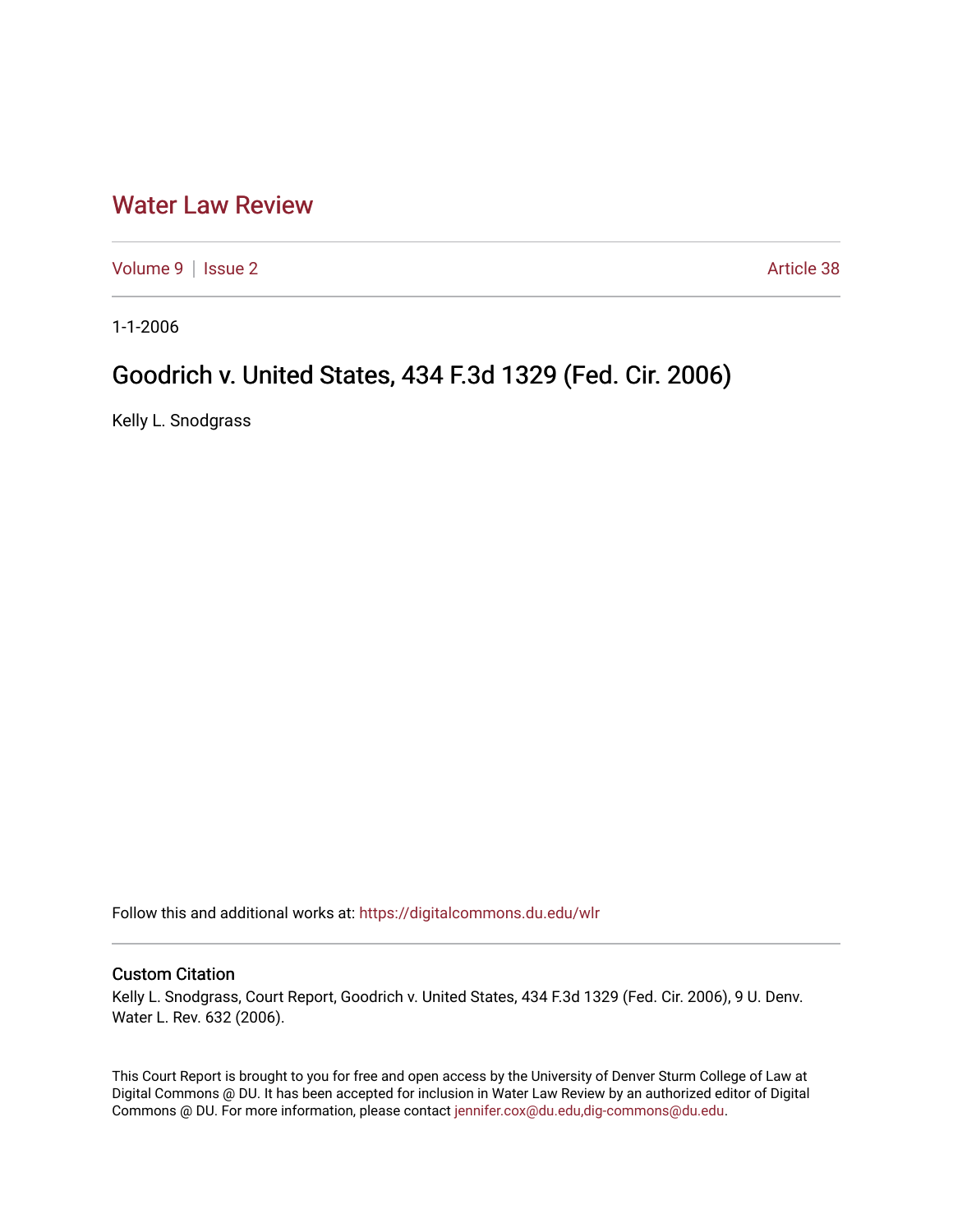prong, hardship, the court also found the case was ripe for review. The court reasoned that the Industry would face hardship because each permit applicant would have to choose between applying for a permit the Industry challenged or face penalties for failing to do so. Hence, the court held the regulation reviewable as a substantive rule as it required the parties to adjust their conduct immediately.

In conclusion, the court held the Industry's challenge that Tulloch II exceeds the Agencies' statutory authority to promulgate rules under the CWA was ripe for review. The court reversed district court's dismissal and remanded the case.

*Matthew Willson*

## FEDERAL CIRCUIT

Goodrich v. United States, 434 **F.3d 1329** (Fed. Cir. **2006)** (holding the issuance of a Record of Decision and final Environmental Impact Statement is sufficient to constitute a taking of a water right and commence the statute of limitations for a takings claim, regardless of when the water right owner is affected by the consequences of the decisions).

Rancher John B. Goodrich ("Goodrich") grazed and watered cattle on what is now the Whitetail Allotment of the Lewis and Clark National Forest ("Forest"). In 1991, the Forest Service undertook a range analysis of the Forest to determine the adequacy of the allotment management plan ("AMP"), which governed livestock operations on Forest Service Lands. In 1995, the Forest Service published a draft EIS outlining the impact of each alternative, all of which involved moving cattle belonging to Joseph Kennedy ("Kennedy") onto the Whitetail Allotment. The current AMP specified the "current permittee," Goodrich, was entitled to receive any additional grazing use on the Whitetail Allotment. Therefore, Goodrich opposed the proposals, arguing the Forest Service could meet its environmental goals and maintain compliance with the current AMP by moving additional Goodrich cattle to the Whitetail Allotment instead of moving Kennedy's cattle. After considering Goodrich's and other public comments, the Forest Service issued a final EIS and a Record of Decision ("ROD") on February 27, 1997, adopting Alternative 10, stating that one permittee with 108 animal unit months ("AUMs") would be moved to the Whitetail Allotment. The final EIS confirmed Kennedy as the designated permittee.

On April 25, 2000, Goodrich received official notice from the Forest Service of intent to implement Kennedy's permits that grazing season. On July 1, 2000, Kennedy's cattle physically entered the Whitetail Allotment. As a result, Goodrich lost 79 AUMs (down from the original allotment of 108 AUMs). On June 9, 2004, Goodrich filed suit in the United States Court of Federal Claims alleging that, by allowing